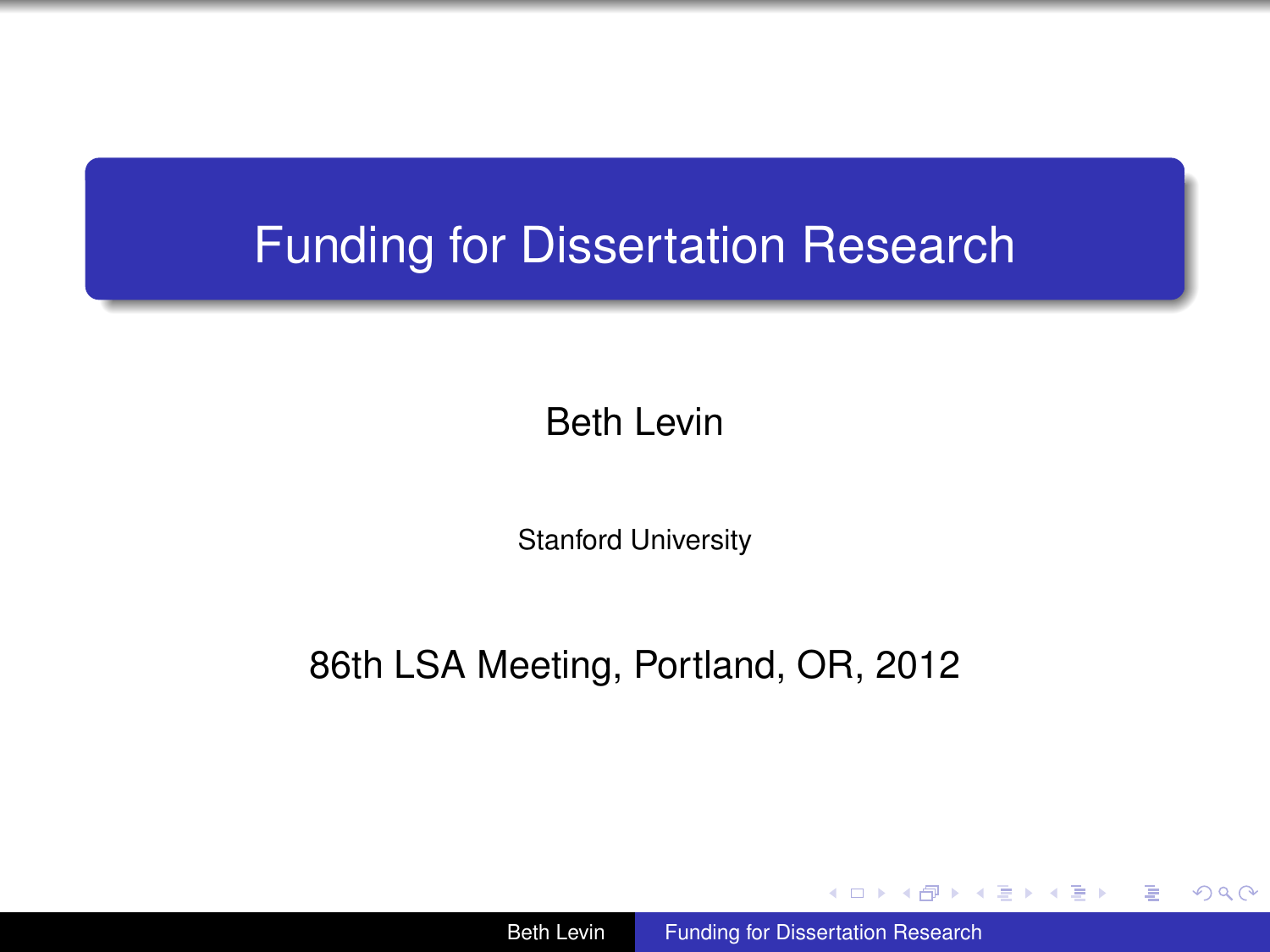#### **Grants vs. fellowships**

**Grants** fund a specific research project; they primarily provide costs related to the project, but may sometimes include living expenses (e.g., for fieldwork).

**Fellowships** fund graduate or postdoctoral study (or the writing up of a book/project); they provide a stipend, tuition for study, and, occasionally, minimal research support.

イロト イ押 トイヨ トイヨ トー

B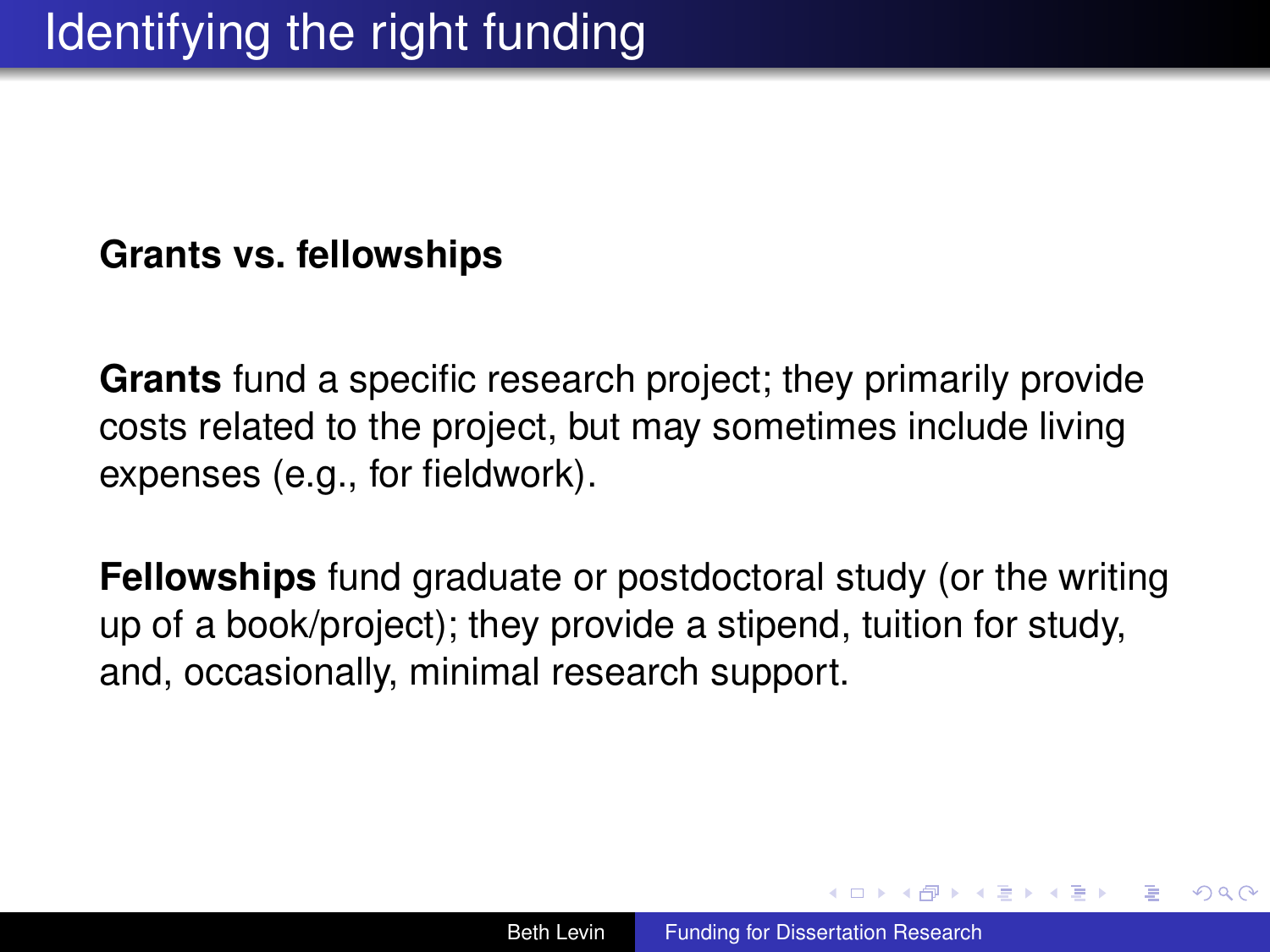### **Funding sources: University internal vs. external**

**External funding** comes from sources outside the university, usually from the federal government and private foundations.

**Internal funding** comes from sources in the university, e.g., a research center, department, school.

④ 重 を ④ 重 を…

 $2Q$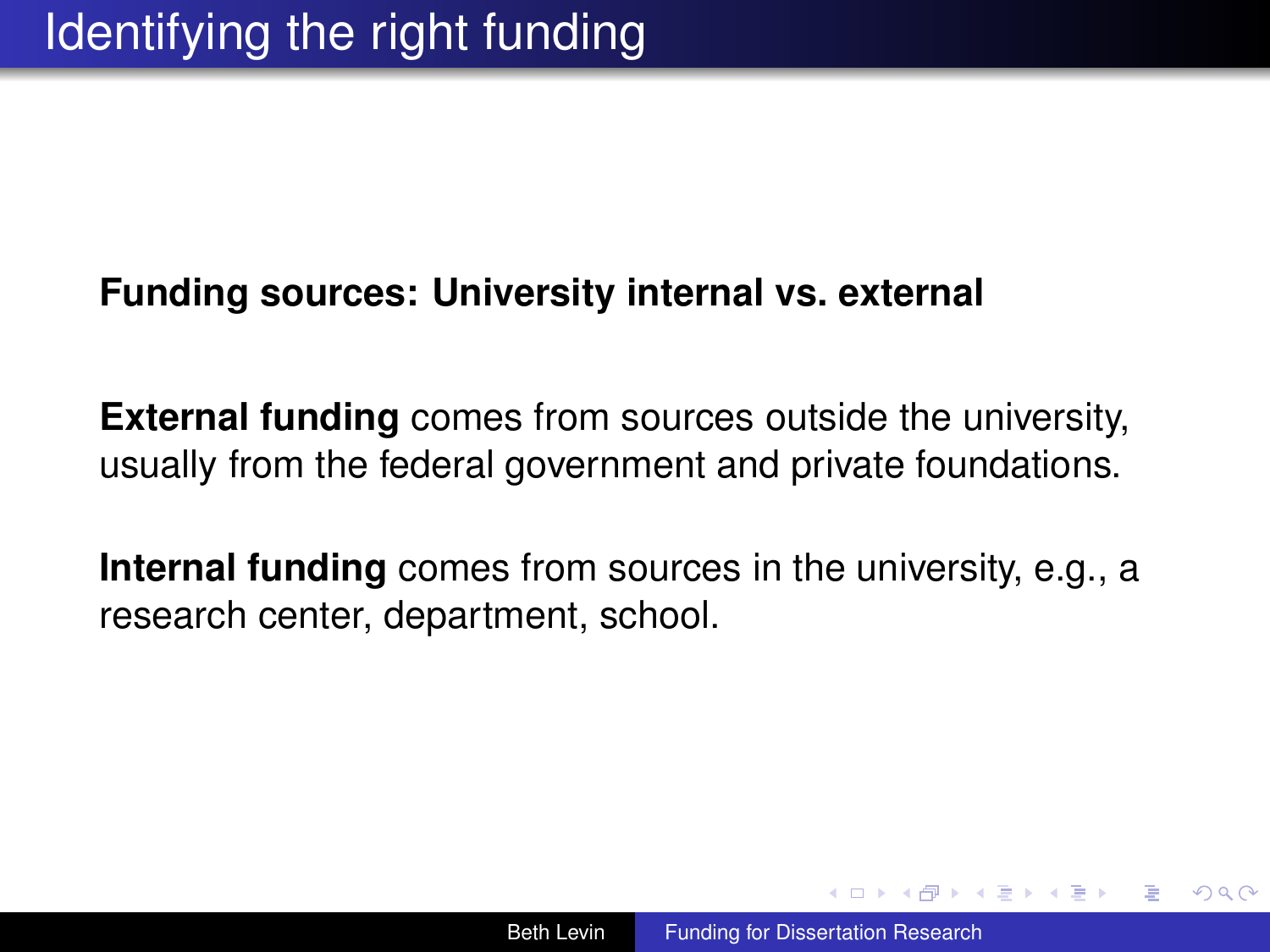### **Pros and cons of the two funding types:**

- Internal grants usually provide smaller amounts of funding than external grants.
- Internal grants often involve simpler, shorter applications than external grants.
- Internal grants usually receive quicker decisions than external grants.
- Internal grants can be good for "seed" projects.

**Important:** Applications for federal and some foundation grants **must** go through your university's Office of Sponsored Research; check with your department staff before beginning such a proposal.

**K ロ ▶ K 何 ▶ K ヨ ▶ K ヨ ▶** 

÷.

 $2Q$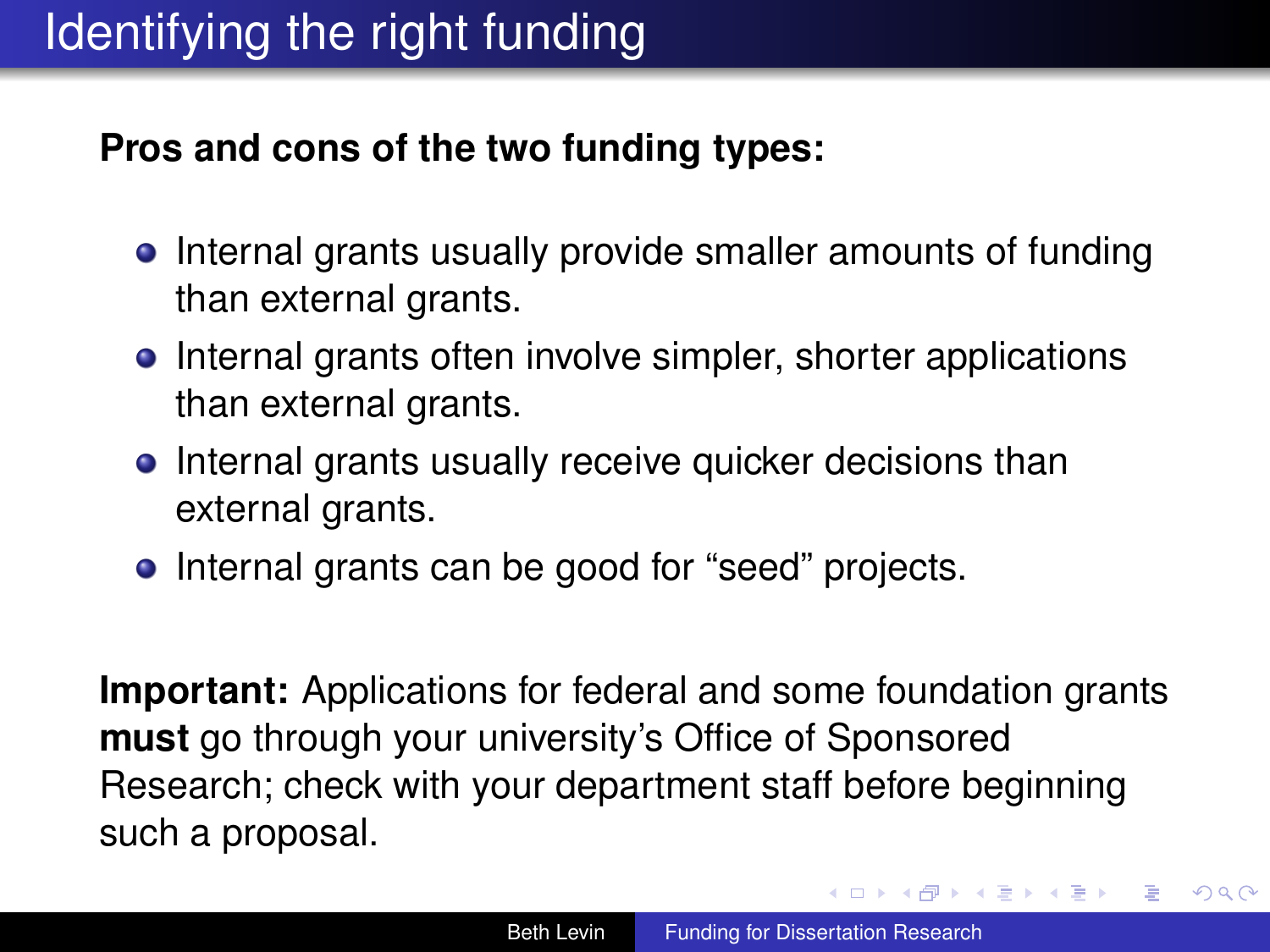### **Other criteria to consider in choosing grants to apply for**

- **•** Restrictions relating to stage in your graduate career: e.g., dissertation grants.
- Citizenship status: Many opportunities are only available to US citizens and permanent residents.
- Limitations on the types of items that the grant/fellowship will fund.
- For fieldwork: Length of field visit may limit options.

イロト イ押 トイヨ トイヨ トー

÷.  $QQ$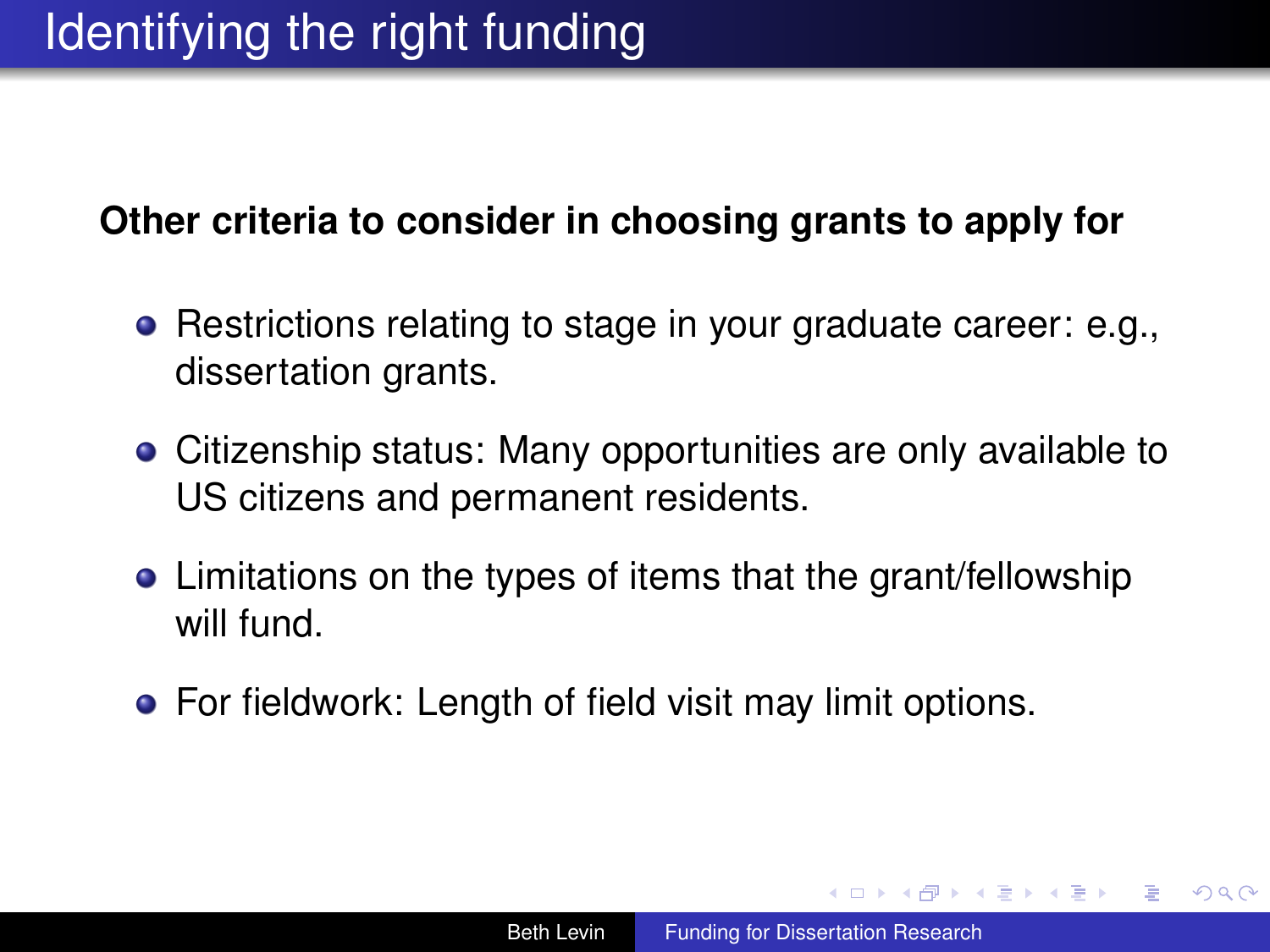# How to find out about funding opportunities

- Look for university-internal sources: school, centers, programs.
- Check with a center or archive that you may want to visit.
- Check for foundations/organizations related to the part of the world that your research involves.
- Look at funding databases (see below).
- Ask your professors.

K 何 ▶ K ヨ ▶ K ヨ ▶ ...

B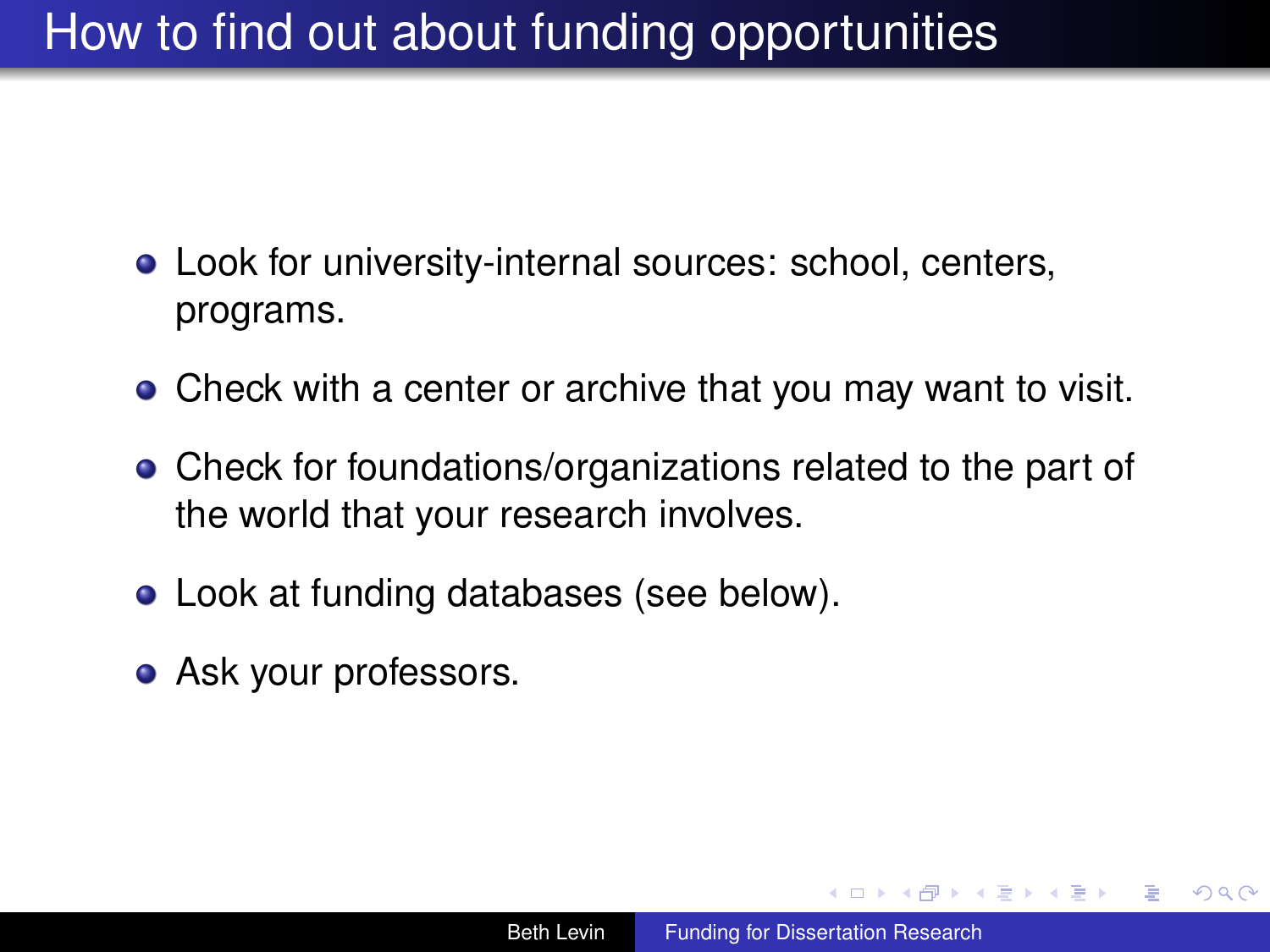# Where to look for funding opportunities

• Searchable databases of grants and fellowships. (e.g., at Columbia, Cornell, Duke, UCLA)

- COS Funding Opportunity database (by subscription)
- Stanford's linguistics-oriented list **Additions welcome!**
- UC Irvine list of fellowships in cognitive science

See handout for URLs.

K 何 ▶ K ヨ ▶ K ヨ ▶ ...

÷.  $QQ$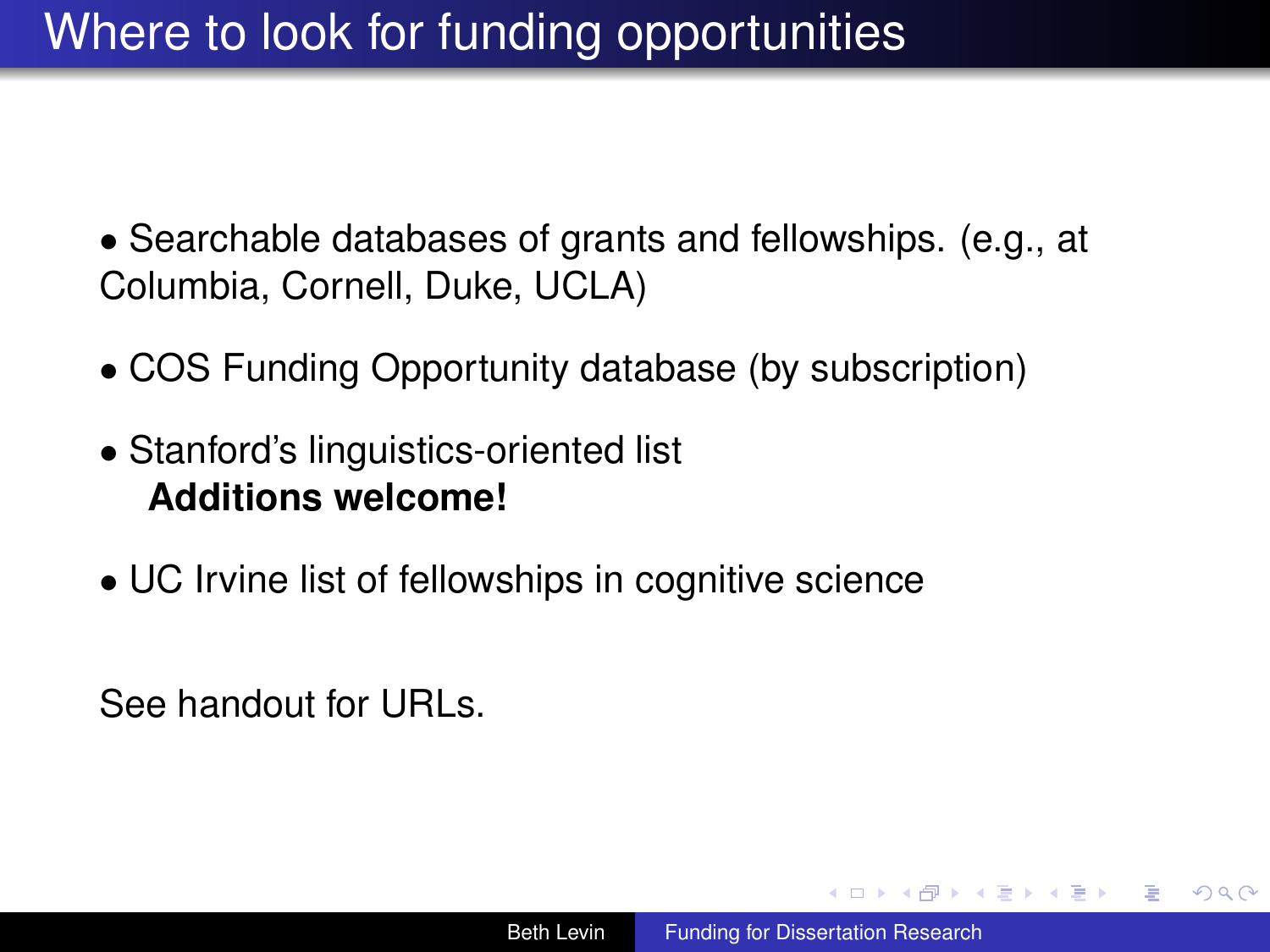- AAUW American Dissertation Fellowships
- American Council of Learned Societies Dissertation Completion Fellowships
- Fulbright Grants for Study or Research in Academic and Creative and Performing Arts Fields (Application process involves selection by the university)
- Fulbright-Hays Doctoral Dissertation Research Abroad
- National Academy of Education/Spencer Dissertation Fellowships
- National Academies Ford Diversity Dissertation Fellowship
- NSF Doctoral Dissertation Research Improvement Grants (DDIG) in Linguistics

**K ロ ▶ K 何 ▶ K ヨ ▶ K ヨ ▶** 

G.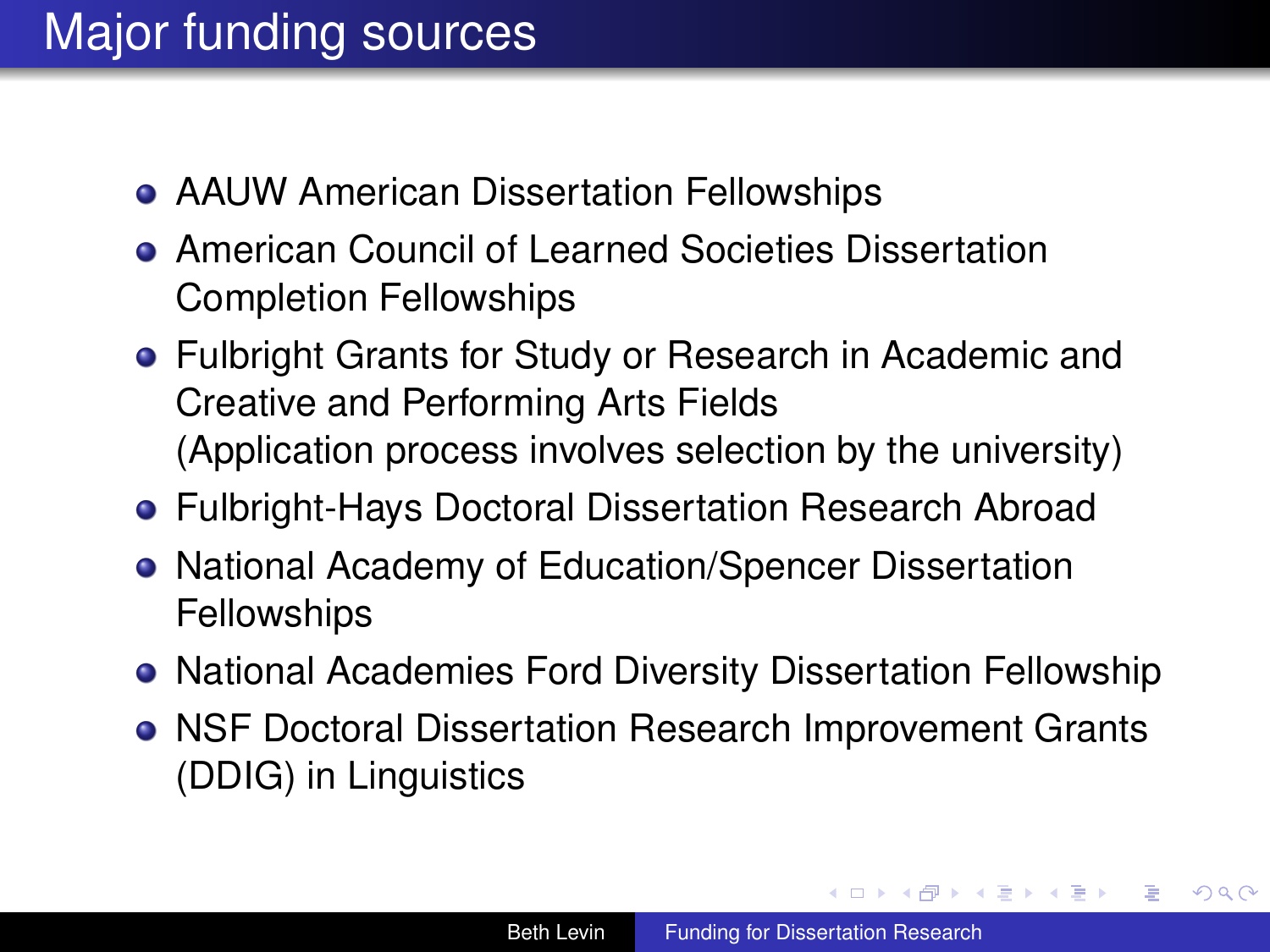**The bottom line:** Start the application process **early** as the entire process can take many months!

Most grants/fellowships have only one submission date a year, often in the autumn.

*What this means*: To get funding for July 2013, you may have to submit your application in early autumn 2012.

Writing a successful application takes considerable time.

イロト イ押 トイヨ トイヨト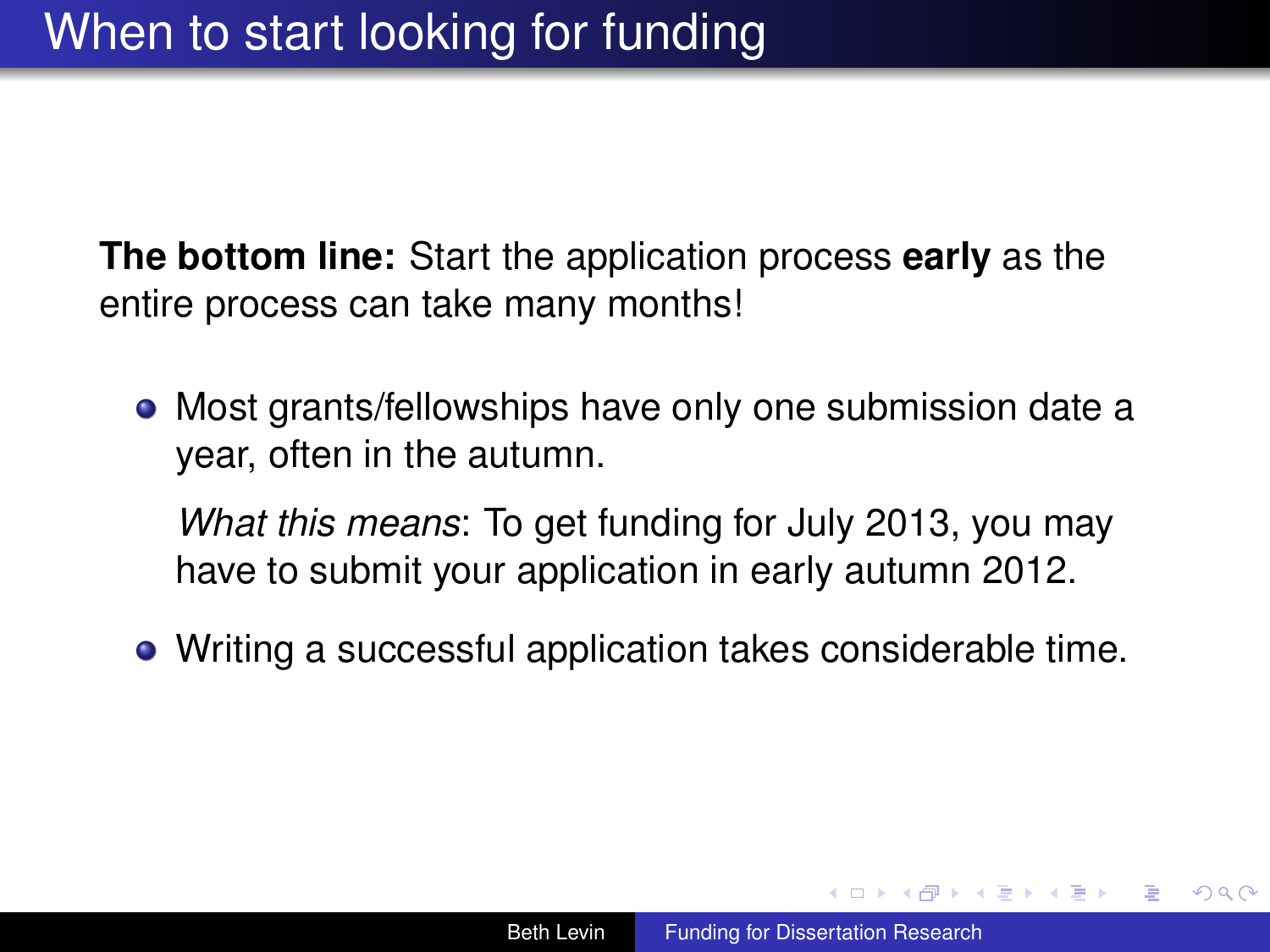## What to do before submitting an application

- **•** Familiarize yourself with the application guidelines.
- Ask whether models of successful applications are available.
- Take advantage of local workshops on grant/fellowship applications.
- **Ask for and listen to advice.**

→ 重き 4 重き 1

÷.  $QQ$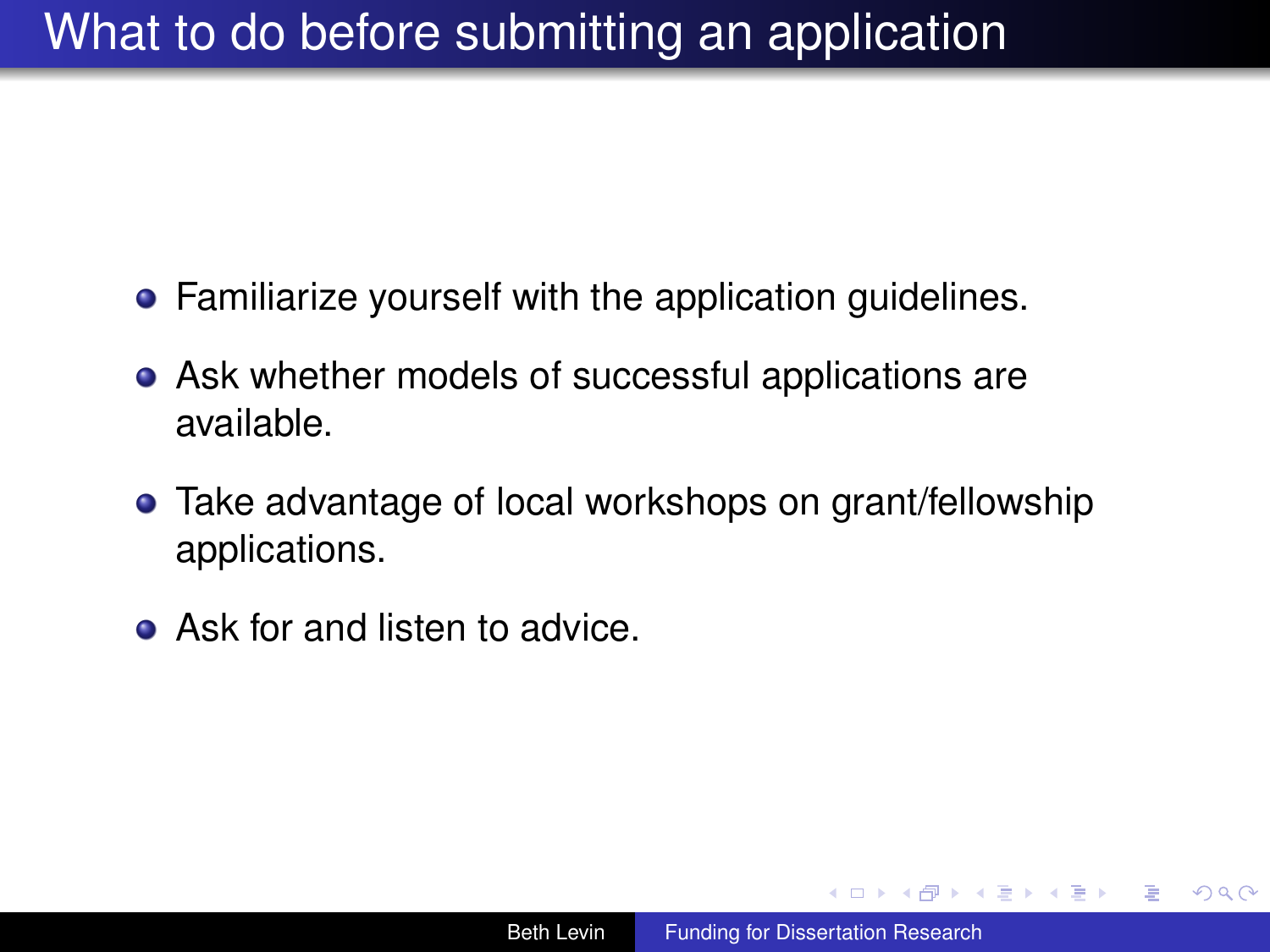"An outstanding dissertation proposal will clearly specify the leading research questions and hypotheses, the data relevant to answering those research questions, the theoretical framework being used and the methods of analysis. It will provide a brief literature review and a clear workplan. It will also address the NSF review criterion of broader impacts."

(From the NSF Linguistics DDIG page; http://www.nsf.gov/sbe/bcs/ling/suppdiss.jsp)

イロメ 不優 トメ ヨ メ ス ヨ メー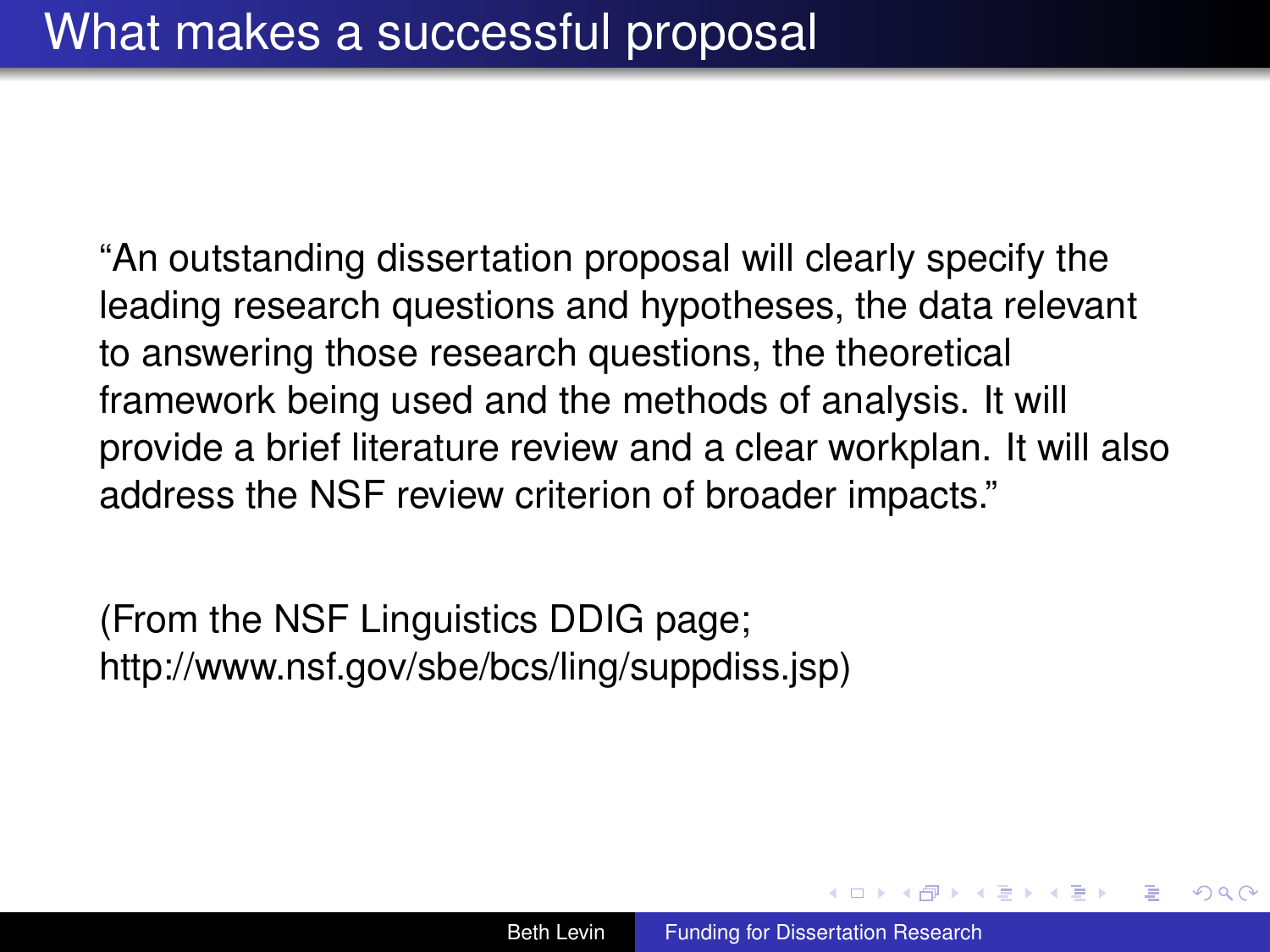# On writing the proposal

- **Above all:** Start from the research question, not from your perceived needs. (DDIG handout)
- Explain why the project is important. (This isn't the same as saying it hasn't been done.)
- Make the description accessible to non-linguists.
- Spell everything out.
- Make clear you have the right background and experience.
- Show your dissertation research is well underway. (See below on timelines)
- Don't make the project too big.
- Be sure to ask for advice and get feedback.

(See handout for list of sources of good advice)

**K ロ ▶ K 何 ▶ K ヨ ▶ K ヨ ▶** 

B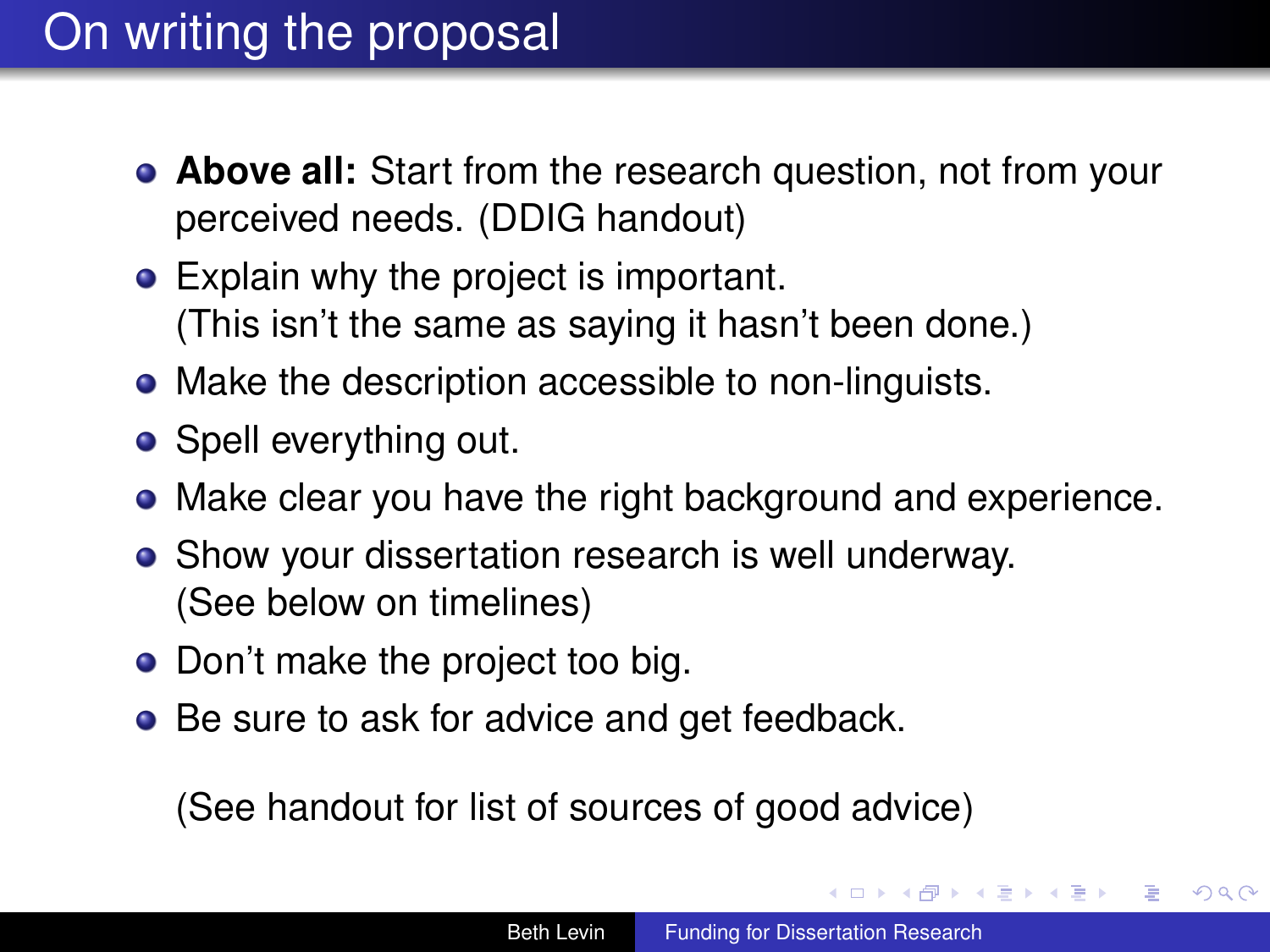- **The bottom line:** Make it realistic!
- **Starting date:** before or at the application deadline.
- **Grain size:** in months, not quarters or semesters!
- **For dissertation year fellowships:**
- *Before the oral:* Allow for several drafts, comments on the drafts, and pulling entire document together.
- *After the oral:* Allow for revisions, final reading by committee, proofreading, and formatting.
- If reference letters are requested, be sure you and your references agree about your timeline.

 $\left\{ \bigoplus_{i=1}^{n} \mathbb{P} \left( \mathcal{A} \right) \subseteq \mathbb{P} \left( \mathcal{A} \right) \subseteq \mathbb{P} \right\}$ 

ă.  $QQ$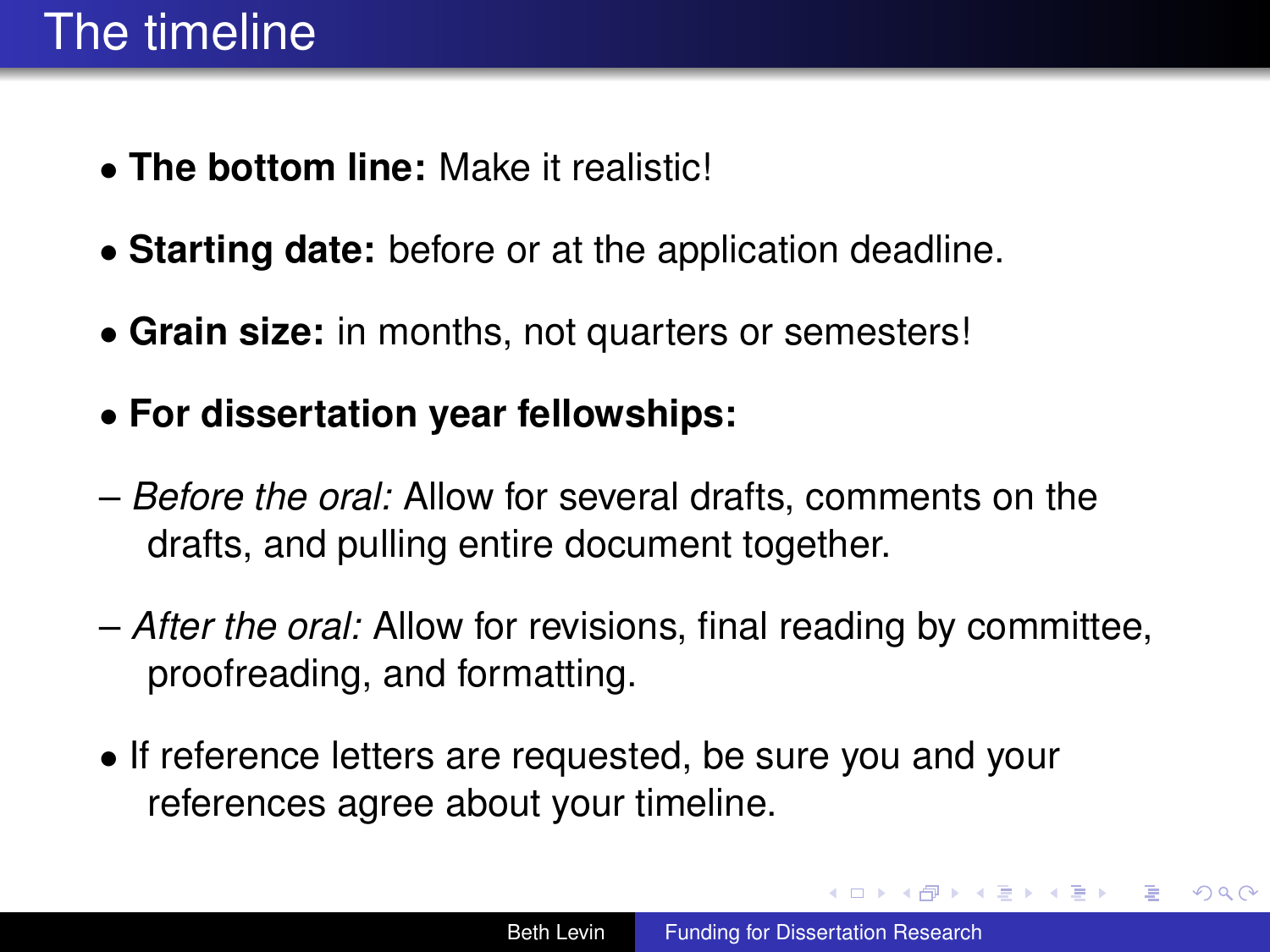## **Be persistent!**



メロトメ 御 トメ 差 トメ 差 トー

 $\equiv$  990